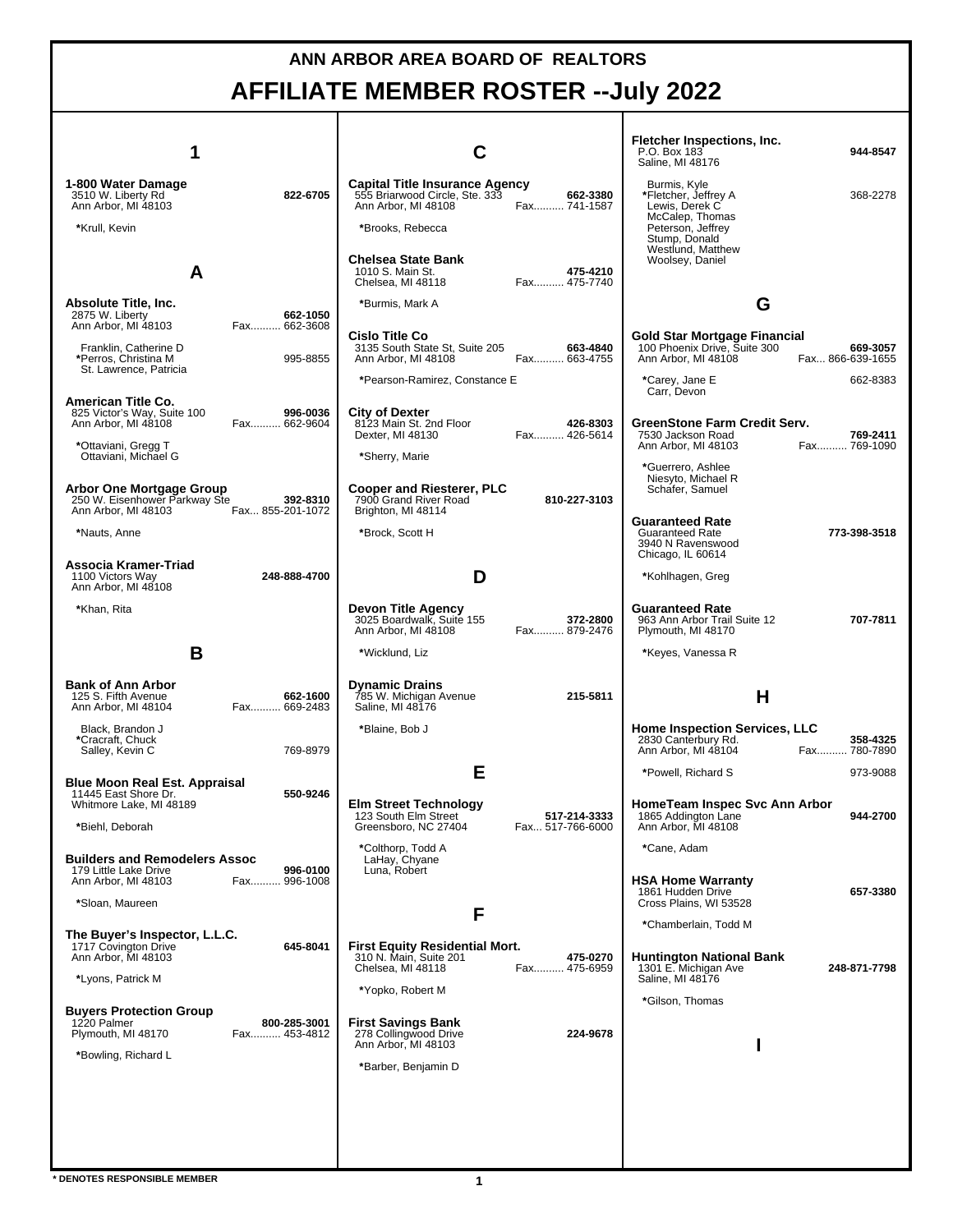## **ANN ARBOR AREA BOARD OF REALTORS AFFILIATE MEMBER ROSTER --July 2022**

| Independent Bank<br>3025 Boardwalk St. Ste. 260<br>Ann Arbor, MI 48108                  | 545-7128<br>Fax 545-7142         | <b>Level One Bank</b><br>3930 South State St.<br>Ann Arbor, MI 48108                  | 418-9995                         | <b>Mortgage One INC</b><br>43456 Mound Rd.<br>Sterling Heights, MI 48314              | 810-434-3327<br>Fax 307-0470 |
|-----------------------------------------------------------------------------------------|----------------------------------|---------------------------------------------------------------------------------------|----------------------------------|---------------------------------------------------------------------------------------|------------------------------|
| *Aeschliman, Carrie S                                                                   |                                  | *Ping, Beth A                                                                         | 429-9169                         | *Randall, Joseph B                                                                    |                              |
| <b>InsideOut Inspections Plus</b><br>8314 Whiteford Center Rd.<br>Ottawa Lake, MI 49267 | 224-0342                         | Liberty Title Agency<br>111 North Main Street<br>Ann Arbor, MI 48104                  | 665-6103<br>Fax 665-4523         | <b>Movement Mortgage LLC</b><br>2178 S. State Street, Suite C<br>Ann Arbor, MI 48104  | 546-7769<br>Fax 217-4071     |
| *Calendine, Evan                                                                        |                                  | *Juleff, Monica M                                                                     |                                  | *Heren, Susan L                                                                       |                              |
| inspectormike.com<br>45090 Thornhill Court<br>Canton, MI 48188                          | 800-646-7732<br>Fax 800-297-1535 | Limetree Lending of Michigan<br>39555 Orchard Hill Place Ste 6<br>Novi MI, MI 48375   | 259-7300                         | N                                                                                     |                              |
| *Hoberecht, Michael G                                                                   | 394-0210                         | *Radionoff, Daniel                                                                    |                                  | Nederveld<br>3037 Miller Road<br>Ann Arbor, MI 48103                                  | 929-6963<br>Fax 785-4045     |
| Integrity Inspection Group<br>1552 Barrington Place<br>Ann Arbor, MI 48103              | 772-2789                         | Lucas Home Inspections, LLC<br>1391 Dinius Road<br>Tecumseh, MI 49286                 | 517-902-4459                     | *Parrent, Brandon                                                                     |                              |
| *Nolan, Patrick J                                                                       |                                  | *Lucas, Shannon                                                                       |                                  | <b>Neering Inspections, LLC</b><br>5780 Staghown Dr.<br>Pittsfield Township, MI 48197 | 216-1916                     |
|                                                                                         |                                  | M                                                                                     |                                  | *Neering, Andy J                                                                      |                              |
| John Adams Mortgage<br>555 Briarwood Circle, Ste. 333<br>Ann Arbor, MI 48108            | 741-1695<br>Fax 741-1699         | <b>MD Home Inspections, LLC</b><br>42712 Lilley Pointe Drive<br>Canton, MI 48187      | 313-570-1618                     | Neighbborhood Roofing Co. Inc<br>832 Phoenix Drive<br>Ann Arbor, MI 48108             | 994-6500<br>Fax 994-6502     |
| *Lawrence, Amanda M                                                                     |                                  | Fradette, Donald<br>*Mozurkewich, Matthew J                                           |                                  | *Meadows, Tom                                                                         |                              |
| <b>Journey Property Inspections</b><br>403 Burt St.<br>Tecumseh, MI 49286               | 517-920-2888                     | Meadow Management, Inc.<br>27780 Novi Rd., Suite 110<br>Novi, MI 48377-3427           | 248-348-5400<br>Fax 248-348-5960 | <b>New American Funding</b><br>2144 S State St Suite B<br>Ann Arbor, MI 48104         | 231-437-0301                 |
| *Burnett, Steven                                                                        |                                  | *Friedrichs, David R                                                                  | 663-8523                         | *Adams, Mary K                                                                        |                              |
| <b>JW Home Inspection</b><br>1053 Cutter Parkway<br>Grand Rapids, MI 49546              | 810-813-6566                     | <b>Michelle Barth</b><br>5091 Plymouth Rd<br>Ann Arbor, MI 48105                      | 994-3476                         | O                                                                                     |                              |
| *Pazdziora, Gerry<br>Phillips, Dan                                                      |                                  | *Barth, Michelle D                                                                    |                                  | <b>Old National Bank</b><br>2723 S. State St., Suite 210<br>Ann Arbor, MI 48104       | 887-2650                     |
|                                                                                         |                                  | Michigan Institute of Real Est<br>24655 Southfield Rd Ste 101<br>Southfield, MI 48075 | 800-861-7325                     | *Kersch, David H<br>Matteson, Amy                                                     |                              |
| Lake Michigan Credit Union<br>3201 S State St                                           | 462-5430                         | *George, Namir                                                                        |                                  | P                                                                                     |                              |
| Ann Arbor, MI 48108<br>Eicher, Christopher<br>Keefer, Jacquelyn S<br>*Robinson, Jason   | Fax 551-0042<br>327-6197         | Michigan Radon Testing, LLC<br>42807 Ford Rd. Ste. 360<br>Canton, MI 48187            | 833-647-2366                     | <b>Pillar to Post Home Inspectors</b><br>532 Hunt PL<br>Ypsilanti, MI 48198           | 707-6693                     |
|                                                                                         |                                  | Mozurkewich, Matthew                                                                  |                                  | *Blum. Andrew M                                                                       |                              |
| Law Office of Joseph M. West<br>24 Frank Llovd Wright Dr D2000<br>Ann Arbor, MI 48105   | 975-1300<br>Fax 975-1301         | <b>Midwest Enviro Solutions</b><br>501 Territorial<br>Manchester, MI 48158            | 915-0066                         | <b>Pittsfield Township</b><br>6201 W. Michigan Ave.                                   | 474-1910                     |
| *West, Joseph M                                                                         |                                  | *Allen, Richard L                                                                     |                                  | Ann Arbor, MI 48108<br>*McDermott, Barbara L                                          |                              |
| <b>Level One Bank</b><br>1328 South Main Street<br>Ann Arbor. MI 48104                  | 213-1515                         | <b>Milestone Inspections LLC</b><br>15681 Portis Street<br>Plymouth, MI 48170         | 748-7270                         | <b>Preferred Title</b><br>305 E. Eisenhower Pkwy Ste 202                              | 773-3550                     |
| Marrs, Stephen A<br>*Simpkins, John R                                                   |                                  | *Richardson, David L                                                                  |                                  | Ann Arbor, MI 48108<br>Ellison. Debra M                                               | Fax 531-6972                 |
| <b>Level One Bank</b><br>195 N. Maple Road<br>Ann Arbor, MI 48103                       | 248-871-0923<br>Fax 248-479-1831 | <b>MoldPro LLC</b><br>247 W. Main Street<br>Milan, MI 48160                           | 439-8800                         | *Matthews, Melissa A                                                                  |                              |
| *Powers, Erica                                                                          |                                  | *DuBois, Rebekah A                                                                    |                                  |                                                                                       |                              |
|                                                                                         |                                  |                                                                                       |                                  |                                                                                       |                              |
|                                                                                         |                                  |                                                                                       |                                  |                                                                                       |                              |